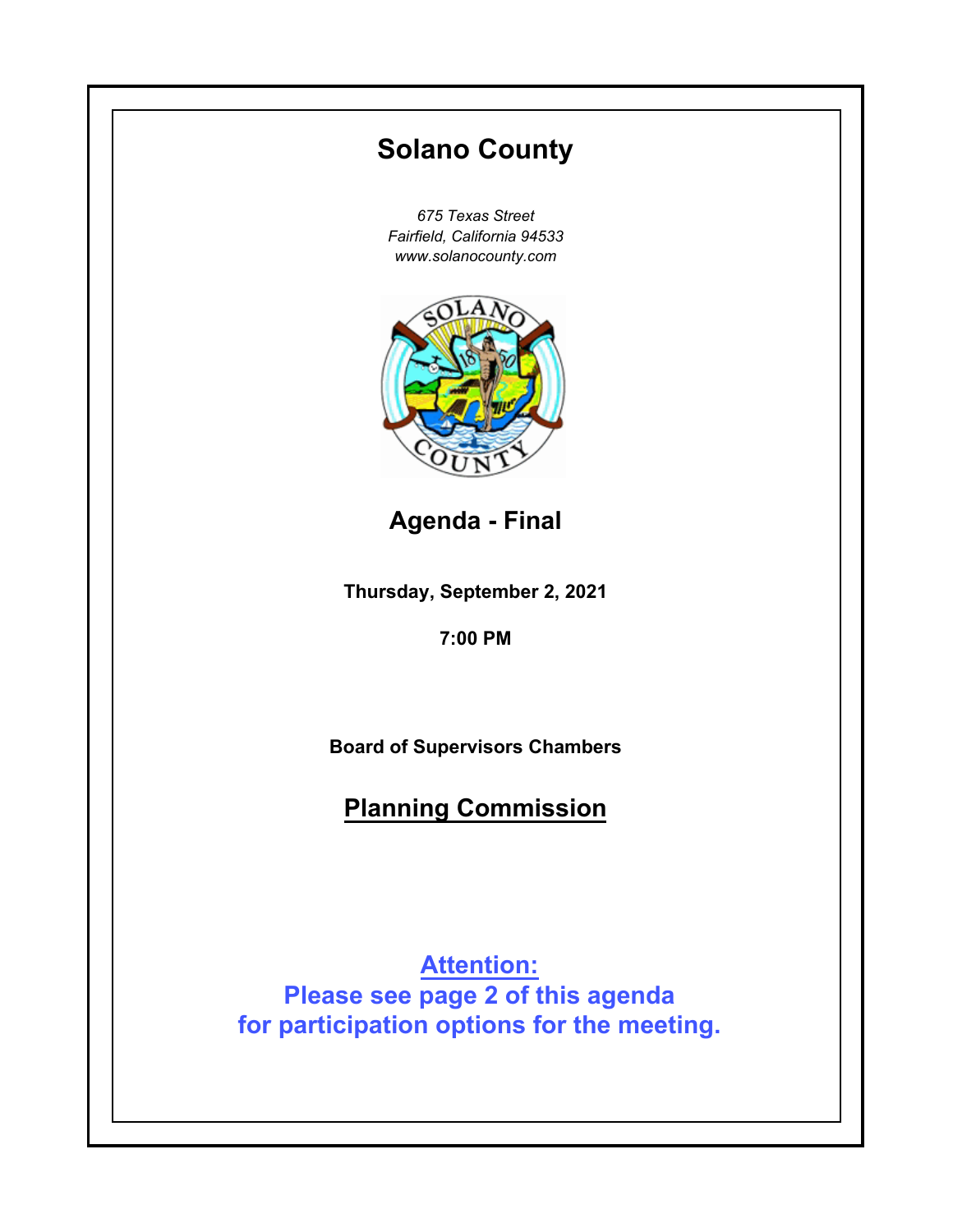Due to COVID-19 and to protect County staff and members of the public, the Board Chambers will be open with distancing measures provided. This precaution is being taken pursuant to the authority conferred by Governor Newsom's Executive Order N-29-20. All or some of the Commissioners will attend the meeting telephonically and participate in the meeting to the same extent as if they were present.

PUBLIC COMMENTS: To submit public comments, please see the options below.

# **Email/Mail:**

If you wish to address any item listed on the Agenda, or Closed Session by written comment, please submit comments in writing to the Planning Commission by U.S. Mail or by email to Planning@SolanoCounty.com. Written comments must be received no later than 11:00 a.m. on the day of the meeting.

# **Phone:**

To submit comments verbally from your phone, you may do so by dialing: **1-415-655-0001** and using **Access Code 177 831 3675** on your phone. Once entered in the meeting, you will be able to hear the meeting and will be called upon to speak during the public speaking period.

Any person wishing to review the application(s) and accompanying information may do so on the county website. All agendas and reports are located on the county website. Non-confidential materials related to an item on this Agenda submitted to the Commission after distribution of the agenda packet are available for public inspection during normal business hours and on our website at www.solanocounty.com under Departments, Resource Management, Boards and Commissions.

The County of Solano does not discriminate against persons with disabilities and is an accessible facility. If you wish to attend this meeting and you will require assistance in order to participate, please contact Marianne Richardson, Department of Resource Management at (707) 784-6765 at least 24 hours in advance of the event to make reasonable arrangements to ensure accessibility to this meeting.